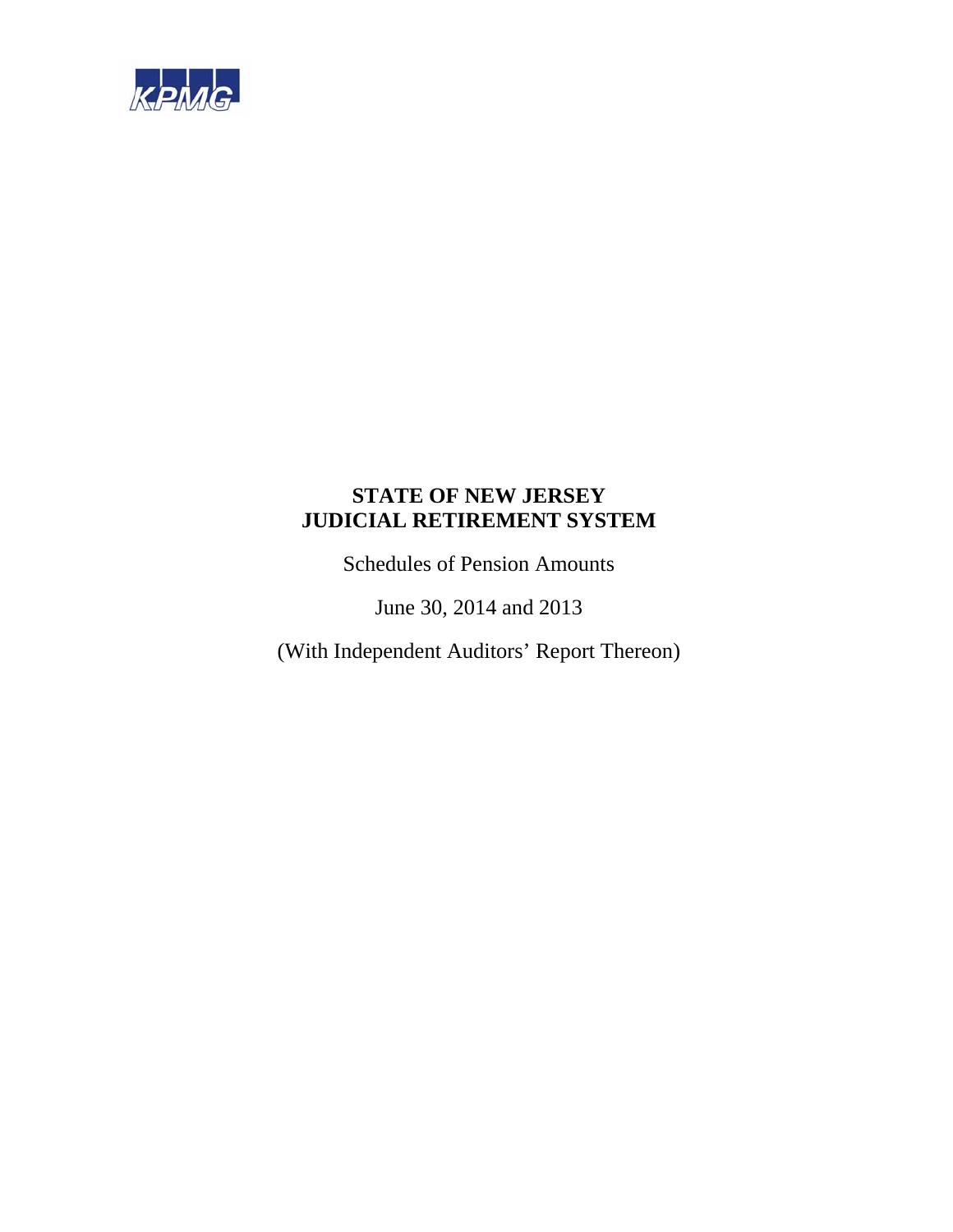### **Table of Contents**

|                                       | Page           |
|---------------------------------------|----------------|
| Independent Auditors' Report          |                |
| <b>Schedules of Pension Amounts</b>   | $\mathcal{R}$  |
| Notes to Schedules of Pension Amounts | $\overline{4}$ |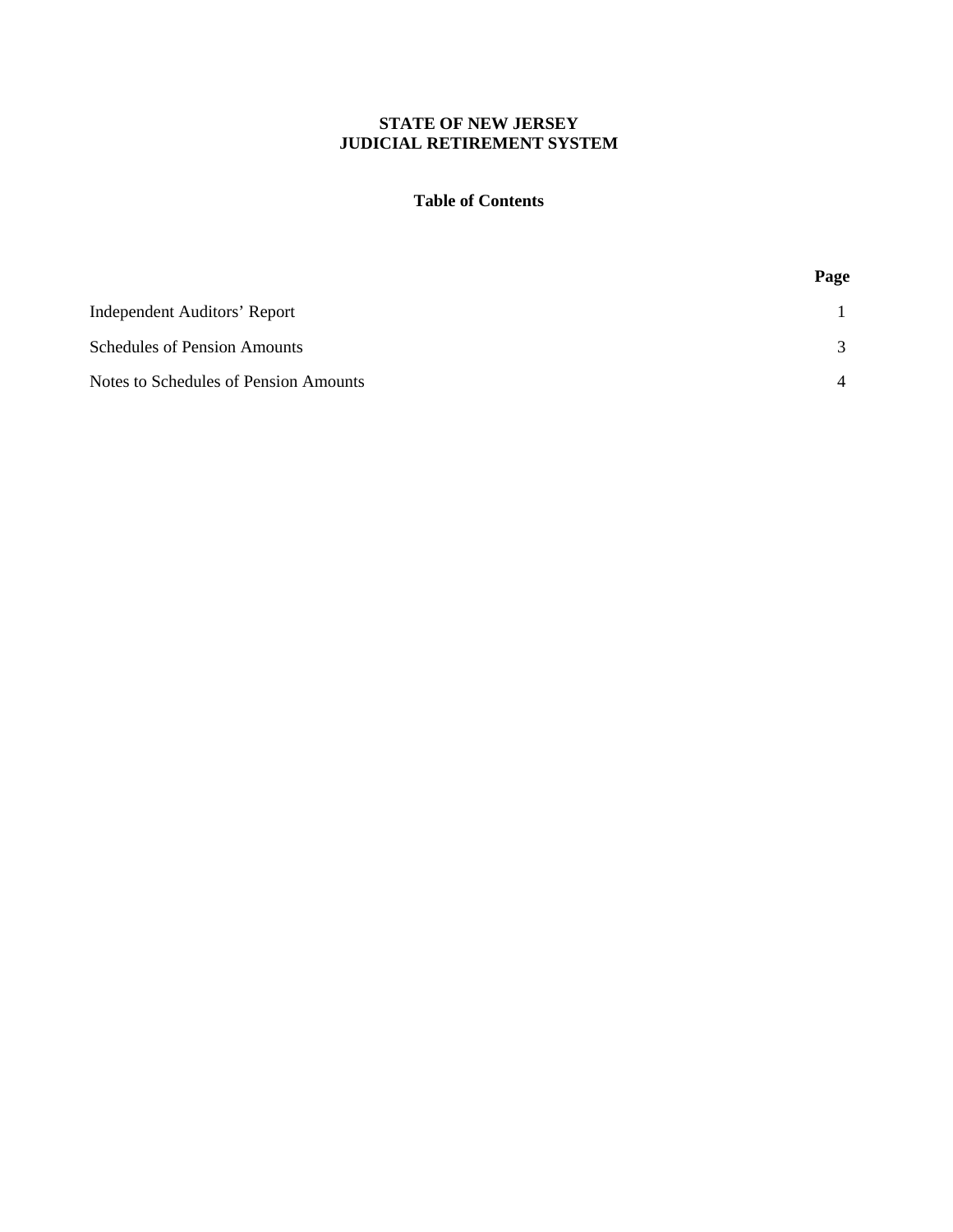

**KPMG LLP** New Jersey Headquarters 51 John F. Kennedy Parkway Short Hills, NJ 07078-2702

## **Independent Auditors' Report**

The Treasurer State of New Jersey:

We have audited the columns titled net pension liability, total deferred outflows of resources, total deferred inflows of resources, and total employer pension expense excluding that attributable to employer-paid member contributions (specified column totals) included in the accompanying schedule of pension amounts of the State of New Jersey Judicial Retirement System as of and for the year ended June 30, 2014, and the column titled net pension liability (specified column total) included in the accompanying schedule of pension amounts of the State of New Jersey Judicial Retirement System as of June 30, 2013 and the related notes.

### *Management's Responsibility for the Schedules*

Management is responsible for the preparation and fair presentation of these schedules in accordance with U.S. generally accepted accounting principles; this includes the design, implementation, and maintenance of internal control relevant to the preparation and fair presentation of the schedules that are free from material misstatement, whether due to fraud or error.

### *Auditors' Responsibility*

Our responsibility is to express opinions on the specified column totals included in the schedules of pension amounts based on our audits. We conducted our audits in accordance with auditing standards generally accepted in the United States of America. Those standards require that we plan and perform the audit to obtain reasonable assurance about whether the specified column totals included in the schedules of pension amounts are free from material misstatement.

An audit involves performing procedures to obtain audit evidence about the amounts and disclosures in the specified column totals included in the schedule of pension amounts. The procedures selected depend on the auditors' judgment, including the assessment of the risks of material misstatement of the specified column totals included in the schedule of pension amounts, whether due to fraud or error. In making those risk assessments, the auditor considers internal control relevant to the entity's preparation and fair presentation of the specified column totals included in the schedule of pension amounts in order to design audit procedures that are appropriate in the circumstances, but not for the purpose of expressing an opinion on the effectiveness of the entity's internal control. Accordingly, we express no such opinion. An audit also includes evaluating the appropriateness of accounting policies used and the reasonableness of significant accounting estimates made by management, as well as evaluating the overall presentation of the specified column totals included in the schedule of pension amounts.

We believe that the audit evidence we have obtained is sufficient and appropriate to provide a basis for our audit opinions.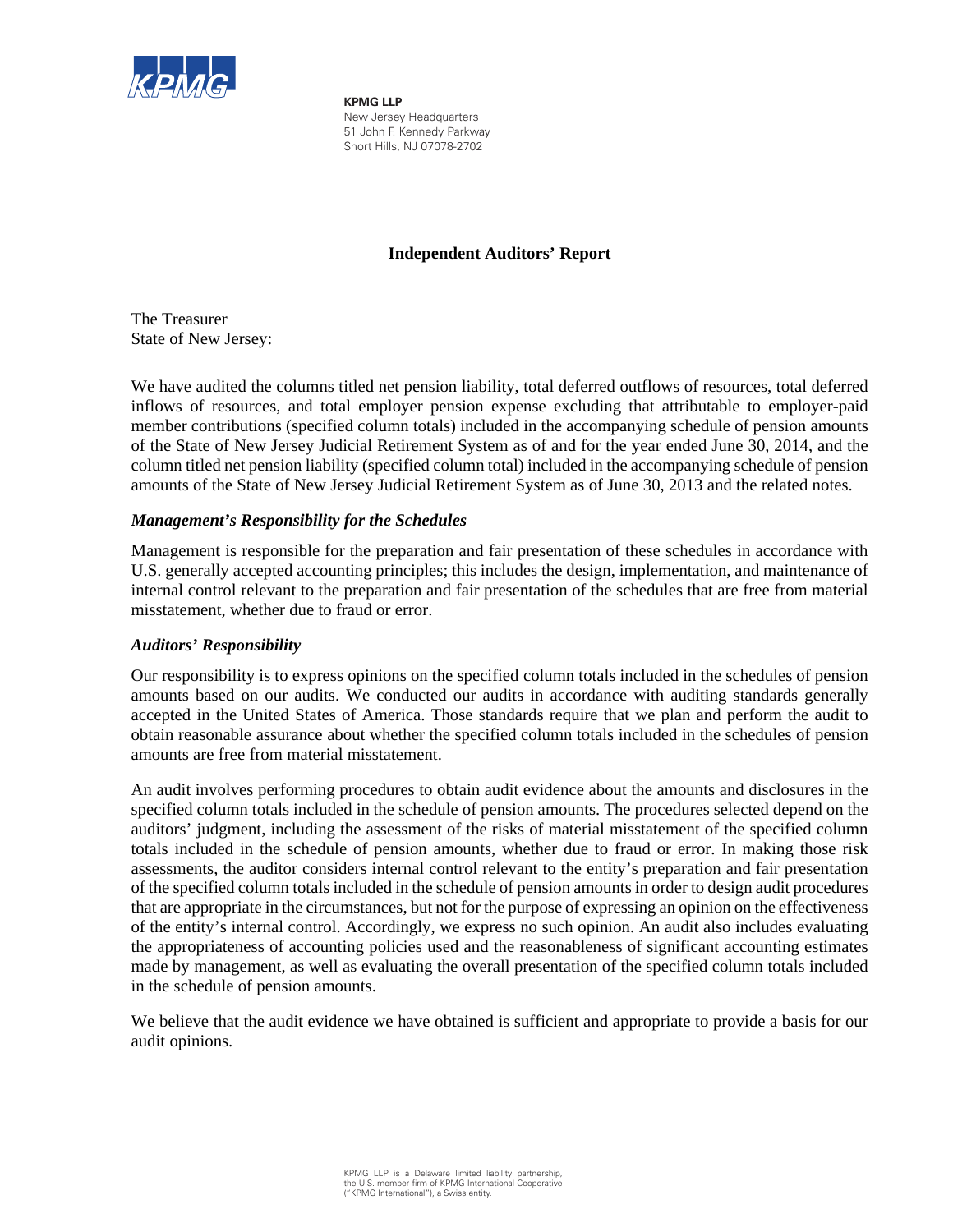

### *Opinions*

In our opinion, the schedules referred to above present fairly, in all material respects, the net pension liability, total deferred outflows of resources, total deferred inflows of resources, and total employer pension expense excluding that attributable to employer-paid member contributions for the State of New Jersey Judicial Retirement System as of and for the year ended June 30, 2014, and the net pension liability for the State of New Jersey Judicial Retirement System as of June 30, 2013 in accordance with U.S. generally accepted accounting principles.

### *Other Matters*

We have audited, in accordance with auditing standards generally accepted in the United States of America, the financial statements of the State of New Jersey, Division of Pensions and Benefits, which includes the Judicial Retirement System, as of and for the year ended June 30, 2014, and our report thereon, dated April 1, 2015, expressed an unmodified opinion on those financial statements.

### *Restriction on Use*

Our report is intended solely for the information and use of the State of New Jersey, Division of Pensions and Benefits management, the Treasurer of the State of New Jersey, State of New Jersey and their auditors, and is not intended to be and should not be used by anyone other than these specified parties.



Short Hills, New Jersey November 13, 2015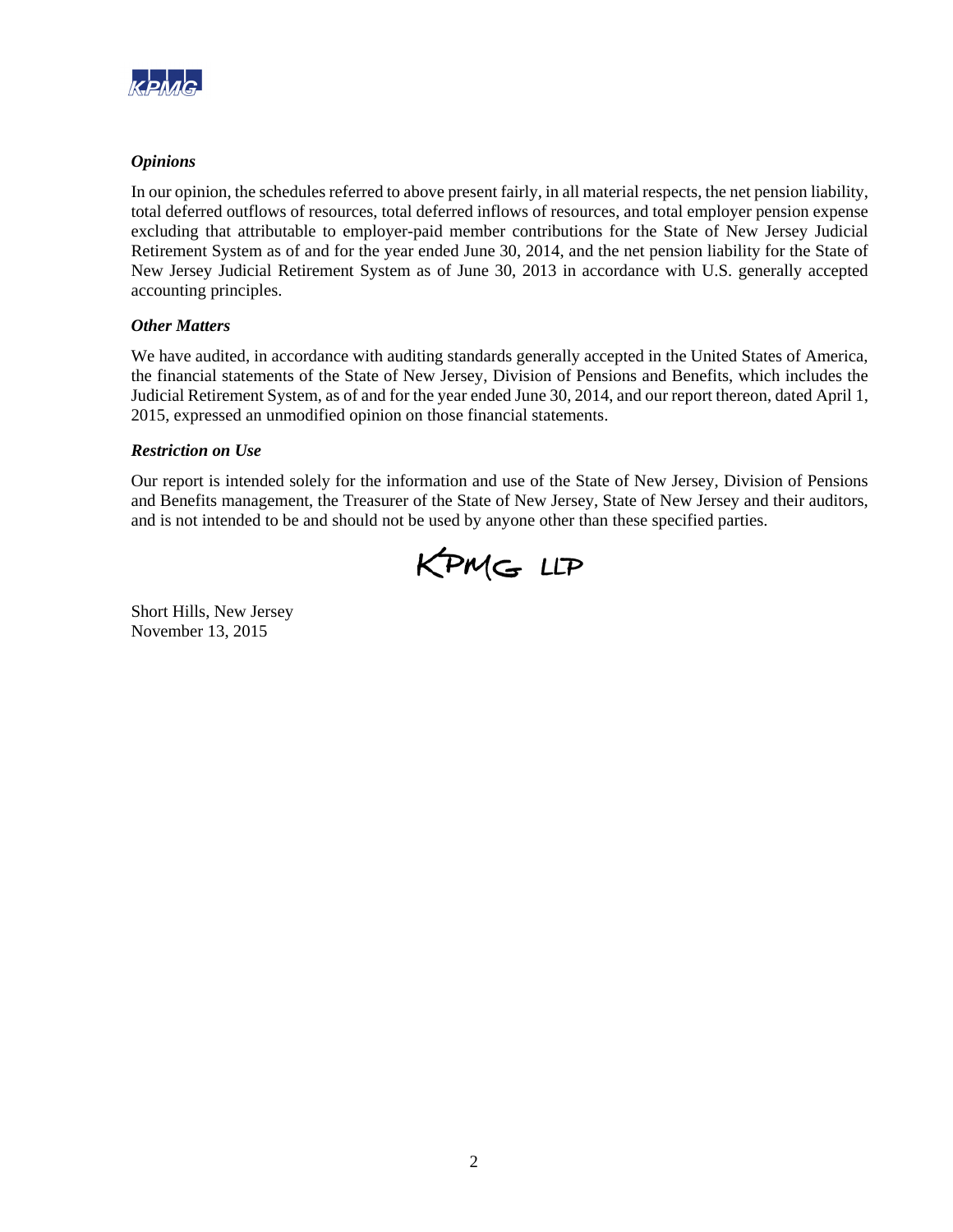Schedules of Pension Amounts

As of and for the Year ended June 30, 2014 and As of June 30, 2013

|                              |                 |                    |                                                |             |                    |                   |                                               |            | Year ended      |
|------------------------------|-----------------|--------------------|------------------------------------------------|-------------|--------------------|-------------------|-----------------------------------------------|------------|-----------------|
|                              |                 |                    | Deferred outflows of resources – June 30, 2014 |             |                    |                   | Deferred inflows of resources – June 30, 2014 |            | June 30, 2014   |
|                              |                 |                    |                                                |             |                    |                   | Net difference                                |            | Total           |
|                              |                 |                    |                                                |             |                    |                   | between                                       |            | pension         |
|                              |                 |                    |                                                |             |                    |                   | projected                                     |            | expense         |
|                              |                 | <b>Differences</b> |                                                |             | <b>Differences</b> |                   | and actual                                    |            | excluding that  |
|                              |                 | between            |                                                | Total       | between            |                   | investment                                    | Total      | attributable to |
| <b>Net pension liability</b> |                 | expected           |                                                | deferred    | expected           |                   | earnings on                                   | deferred   | employer-paid   |
| <b>June 30,</b>              | <b>June 30,</b> | and actual         | Changes of                                     | outflows of | and actual         | <b>Changes of</b> | pension plan                                  | inflows of | member          |
| 2013                         | 2014            | experience         | assumptions                                    | resources   | experience         | assumptions       | investments                                   | resources  | contributions   |
| 625, 153, 738                | 669,259,925     |                    | 19.900.576                                     | 19,900,576  |                    |                   | 14,670,661                                    | 14,670,661 | 54,751,129      |

See accompanying notes to schedules of pension amounts.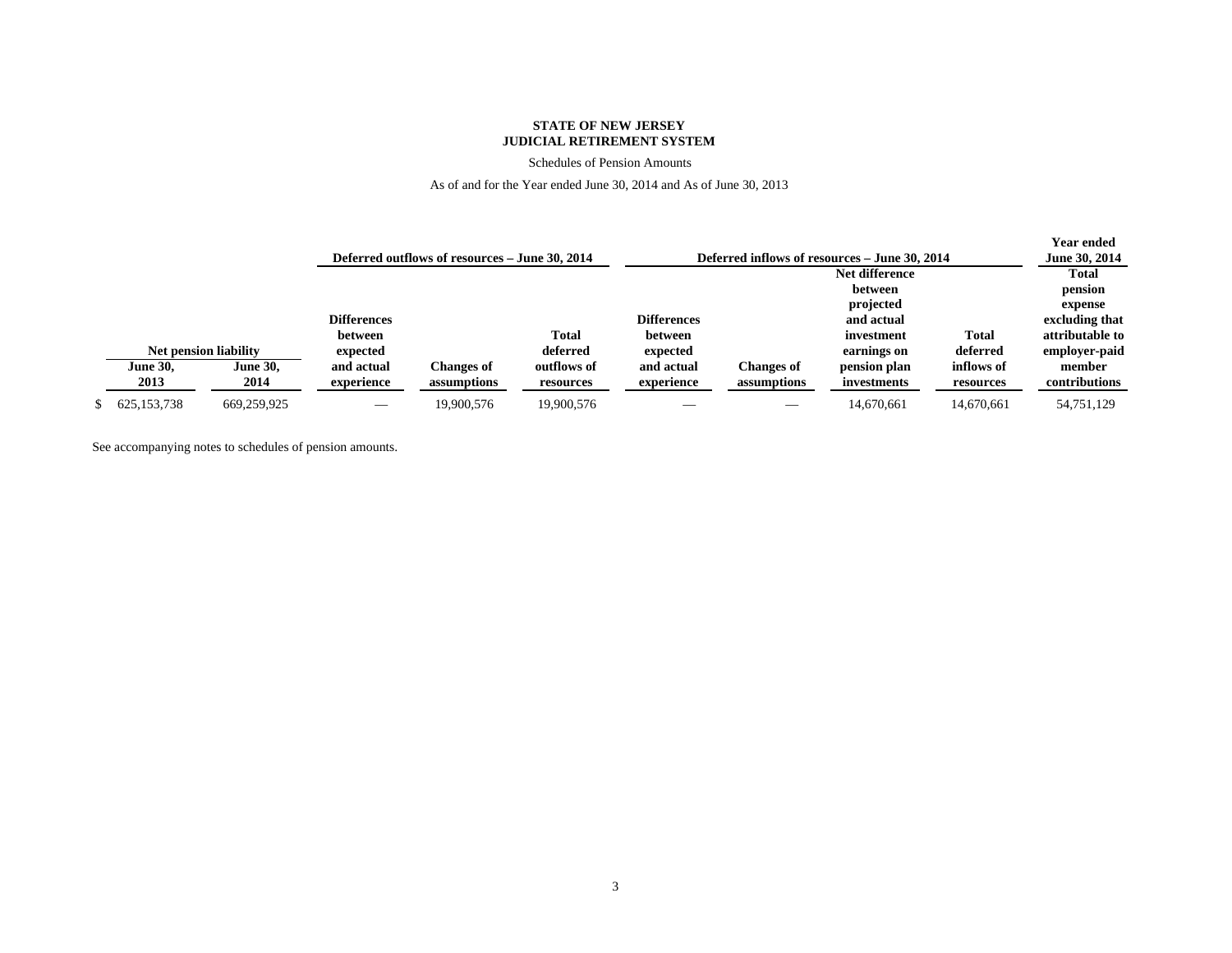Notes to Schedules of Pension Amounts

June 30, 2014 and 2013

#### **(1) Plan Description**

The State of New Jersey, Judicial Retirement System (JRS) is a single-employer defined benefit pension plan administered by the State of New Jersey, Division of Pensions and Benefits (the Division). For additional information about JRS, please refer to Division's Comprehensive Annual Financial Report (CAFR) which can be found at www.state.nj.us/treasury/pensions/annrprts.shtml.

The vesting and benefit provisions are set by N.J.S.A. 43:6A. JRS provides retirement benefits as well as death and disability benefits. Retirement is mandatory at age 70. Service retirement benefits are available to members who have reached certain ages and various years of service. Benefits of 75% of final salary are available to members at age 70 with 10 or more years of judicial service; members between ages 65-69 with 15 or more years of judicial service or between ages 60-64 with 20 or more years of judicial service. Benefits of 50% of final salary are available to those with both judicial service and non-judicial service for which five or more consecutive years were judicial service. These benefits are available at age 65 or older with 15 years or more of aggregate service or age 60 or older with 20 or more years of aggregate service. Benefits of 2% of final salary for each year of public service up to 25 years plus 1% of final salary for each year in excess of 25 years are available at age 60 with five consecutive years of judicial service plus 15 years in the aggregate of public service or at age 60 while serving as a judge.

Early retirement benefits of 2% of final salary for each year of service up to 25 years and 1% of final salary for each year over 25 years is available to members who retire before age 60, have 5 or more consecutive years of judicial service, and 25 or more years in aggregate public service. The amount of benefits is actuarially reduced for the number of months remaining until the member reaches age 60.

#### **(2) Basis of Presentation**

The schedules of pension amounts (the Schedules) present amounts that are considered elements of the financial statements of JRS or the State of New Jersey. Accordingly, they do not purport to be a complete presentation of the financial position or changes in financial position of JRS or the State of New Jersey. The amounts presented in the Schedules were prepared in accordance with U.S. generally accepted accounting principles. Such preparation requires management of JRS to make a number of estimates and assumptions relating to the reported amounts. Due to the inherent nature of these estimates, actual results could differ from those estimates.

#### **(3) Contributions**

The contribution policy for JRS is set by N.J.S.A. 43:6A and requires contributions by active members and the State of New Jersey. State legislation has modified the amount that is contributed by the State. The State's contribution amount is based on an actuarially determined amount which includes the normal cost and unfunded accrued liability. For fiscal year 2014 and 2013, the State contributed an amount less than the actuarial determined amount.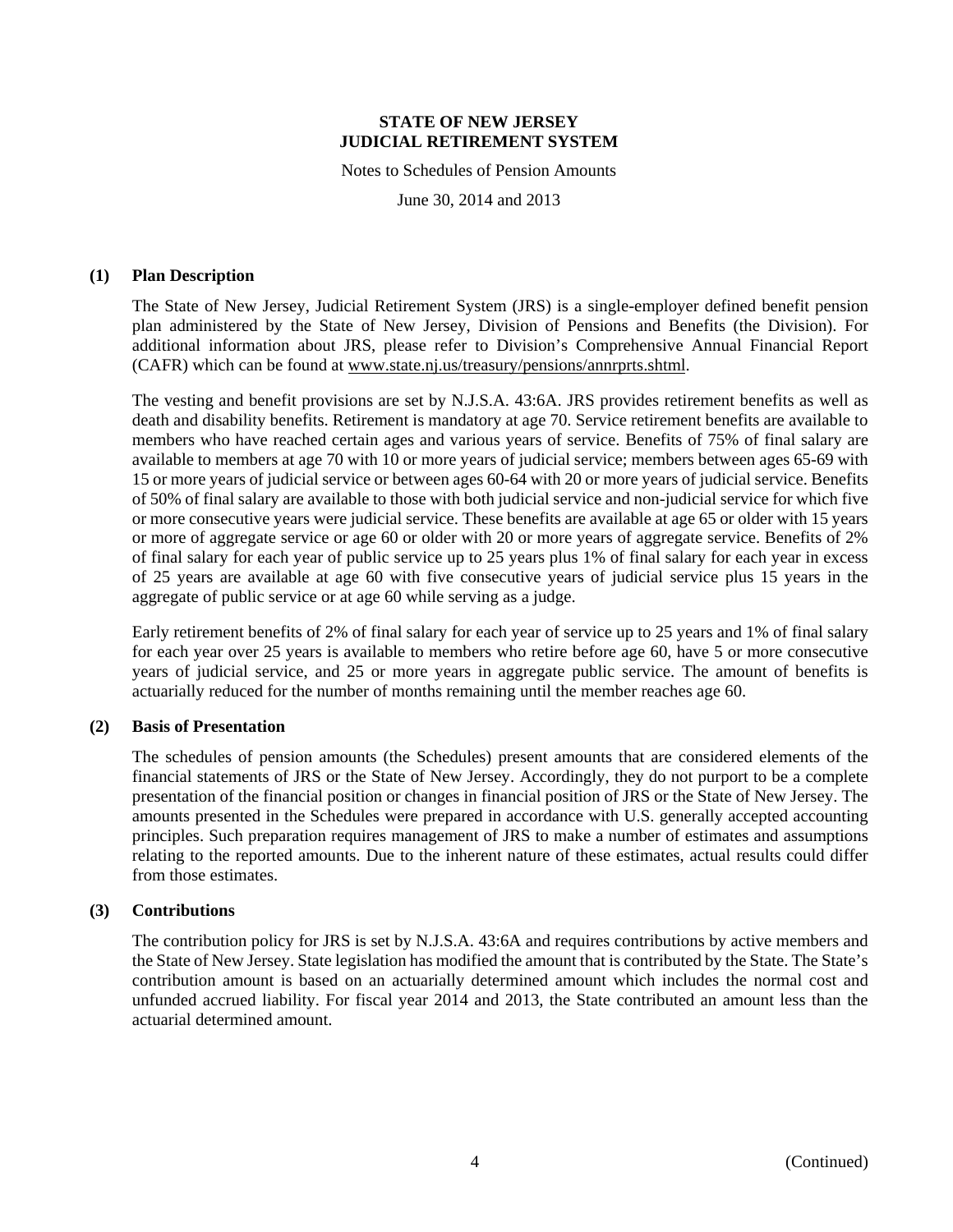Notes to Schedules of Pension Amounts

June 30, 2014 and 2013

### **(4) Net Pension Liability and Actuarial Information**

*Components of Net Pension Liability* 

The components of the net pension liability for JRS as of June 30, 2014 and 2013 are as follows:

|                                                       | 2014              | 2013          |
|-------------------------------------------------------|-------------------|---------------|
| Total pension liability                               | \$<br>900,743,760 | 850,984,555   |
| Plan fiduciary net position                           | 231,483,835       | 225,830,817   |
| Net pension liability                                 | 669,259,925       | 625, 153, 738 |
| Plan fiduciary net position<br>as a percentage of the |                   |               |
| total pension liability                               | 25.70%            | 26.54%        |

The total pension liability for the June 30, 2014 measurement date was determined by an actuarial valuation as of July 1, 2013, which was rolled forwarded to June 30, 2014. The total pension liability for the June 30, 2013 measurement date was determined by an actuarial valuation as of July 1, 2013. This actuarial valuation used the following actuarial assumptions, applied to all periods in the measurement:

| Inflation rate            | 3.01% |
|---------------------------|-------|
| Salary increases:         |       |
| 2012-2021                 | 2.50% |
| Thereafter                | 3.50% |
| Investment rate of return | 7.90% |

Mortality rates were based on the RP-2000 Combined Healthy Mortality Tables set back five years for males and three years for females with adjustments for mortality improvements from the base year of 2012 based on Projection Scale AA.

The actuarial assumptions used in the July 1, 2013 valuation were based on the results of an actuarial experience study for the period July 1, 2008 to June 30, 2011.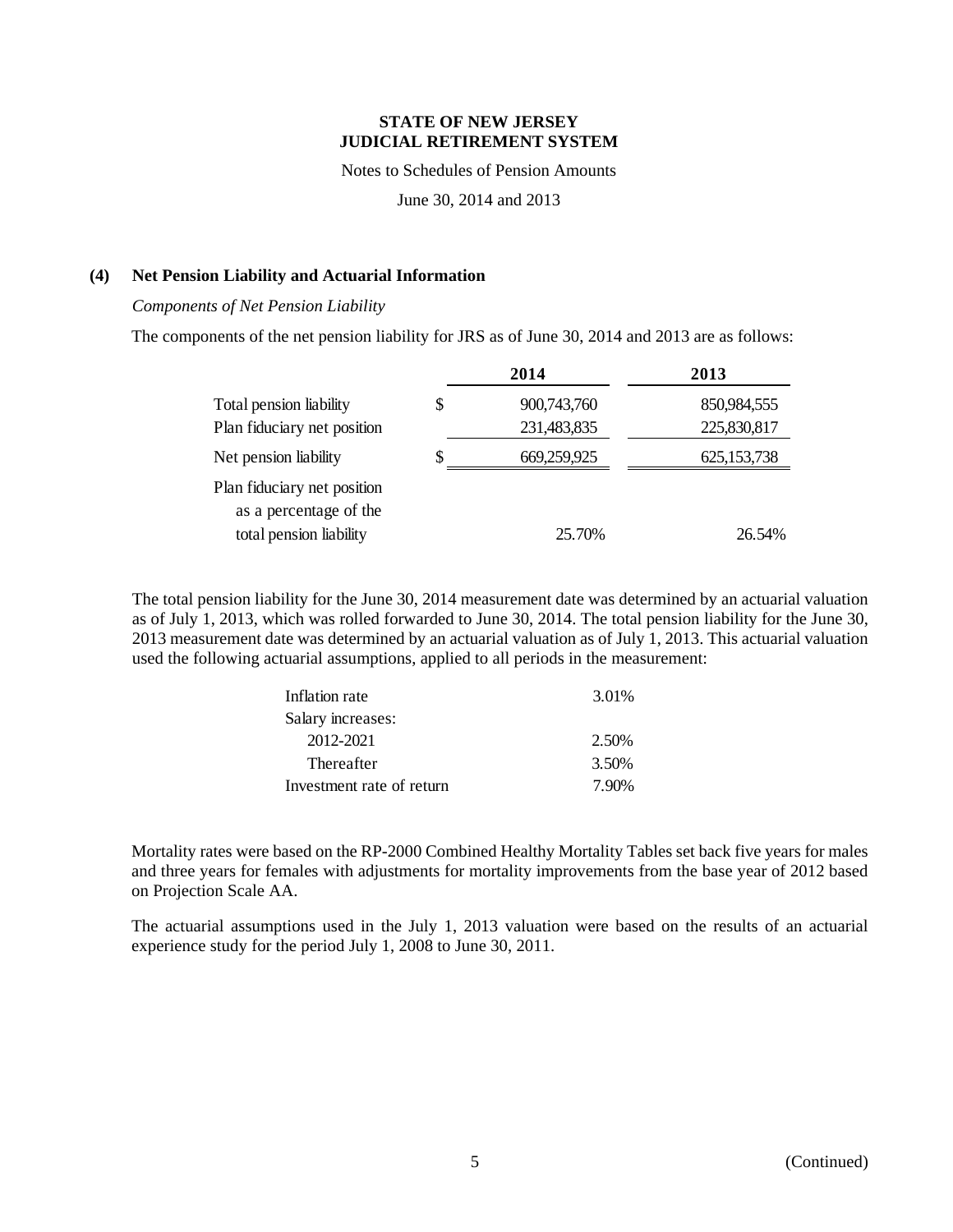Notes to Schedules of Pension Amounts

June 30, 2014 and 2013

#### *Long-Term Expected Rate of Return*

In accordance with State statute, the long-term expected rate of return on plan investments is determined by the State Treasurer, after consultation with the Directors of the Division of Investments and Division of Pensions and Benefits, the board of trustees and the actuaries. Best estimates of arithmetic real rates of return for each major asset class included in JRS's target asset allocation as of June 30, 2014 are summarized in the following table:

**Long-Term**

| <b>Asset Class</b>              | <b>Target</b><br><b>Allocation</b> | <b>LUILE-TELIII</b><br><b>Expected Real</b><br>Rate of<br><b>Return</b> |
|---------------------------------|------------------------------------|-------------------------------------------------------------------------|
| Cash                            | 6.00%                              | 0.80%                                                                   |
| Core Bonds                      | 1.00%                              | 2.49%                                                                   |
| Intermediate-Term Bonds         | 11.20%                             | 2.26%                                                                   |
| Mortgages                       | 2.50%                              | 2.17%                                                                   |
| <b>High Yield Bonds</b>         | 5.50%                              | 4.82%                                                                   |
| <b>Inflation-Indexed Bonds</b>  | 2.50%                              | 3.51%                                                                   |
| <b>Broad US Equities</b>        | 25.90%                             | 8.22%                                                                   |
| Developed Foreign Equities      | 12.70%                             | 8.12%                                                                   |
| <b>Emerging Market Equities</b> | 6.50%                              | 9.91%                                                                   |
| Private Equity                  | 8.25%                              | 13.02%                                                                  |
| Hedge Funds / Absolute Return   | 12.25%                             | 4.92%                                                                   |
| Real Estate (Property)          | 3.20%                              | 5.80%                                                                   |
| Commodities                     | 2.50%                              | 5.35%                                                                   |

#### *Discount Rate*

The discount rate used to measure the total pension liability was 4.58% and 4.88% as of June 30, 2014 and 2013, respectively. This single blended discount rate was based on the long-term expected rate of return on pension plan investments of 7.9%, and a municipal bond rate of 4.29% and 4.63% as of June 30, 2014 and 2013, respectively, based on the Bond Buyer Go 20-Bond Municipal Bond Index which includes tax-exempt general obligation municipal bonds with an average rating of AA/Aa or higher. The projection of cash flows used to determine the discount rate assumed that contributions from plan members will be made at the current member contribution rates and that contributions from employers will be made based on the average of the last five years of contributions made in relation to the last five years of recommended contributions. Based on those assumptions, the plan's fiduciary net position was projected to be available to make projected future benefit payments of current plan members through 2021. Therefore, the long-term expected rate of return on plan investments was applied to projected benefit payments through 2021, and the municipal bond rate was applied to projected benefit payments after that date in determining the total pension liability.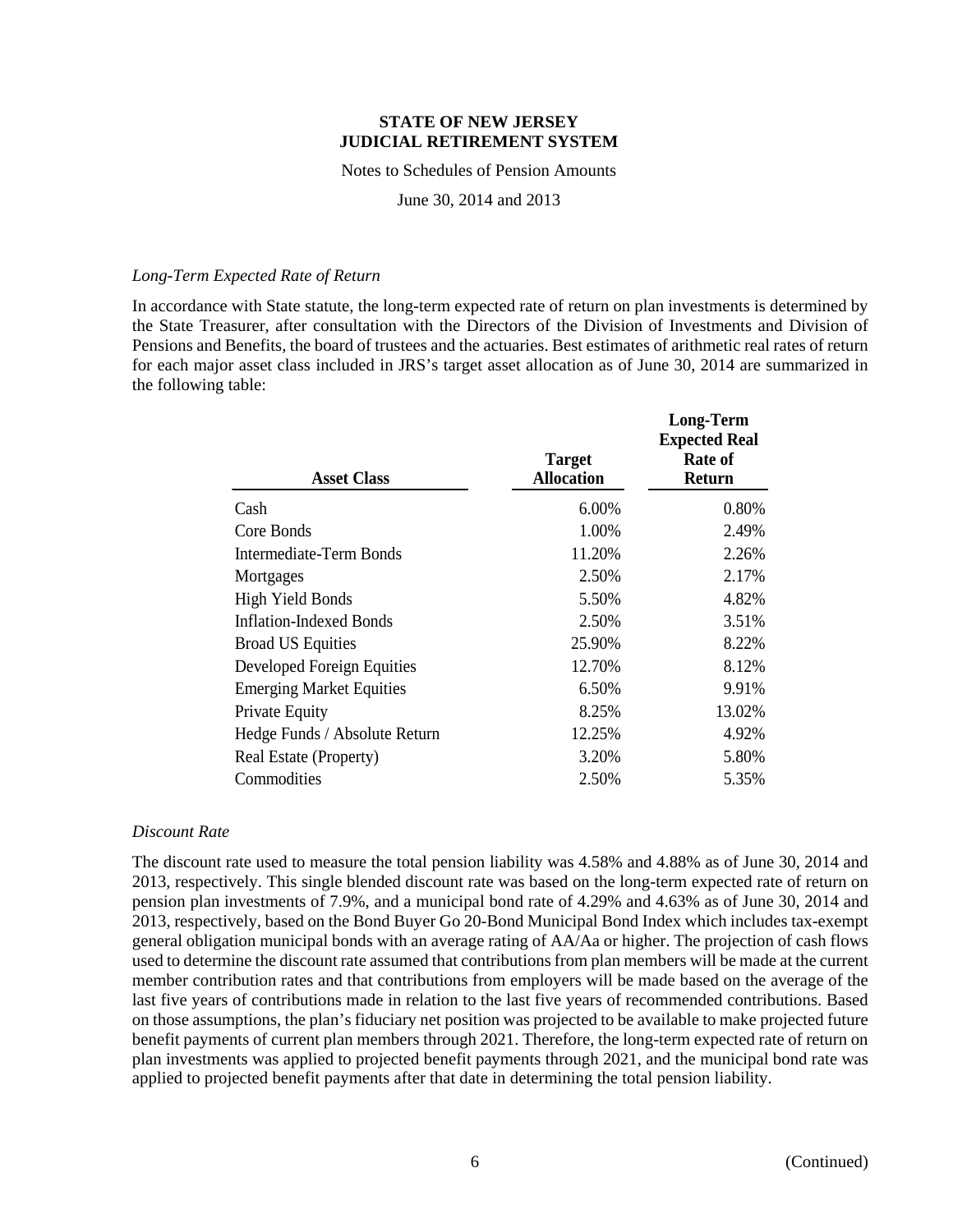#### Notes to Schedules of Pension Amounts

June 30, 2014 and 2013

#### *Sensitivity of Net Pension Liability*

The following presents the net pension liability of JRS as of June 30, 2014 and 2013, respectively, calculated using the discount rate as disclosed above as well as what JRS's net pension liability would be if it was calculated using a discount rate that is 1-percentage point lower or 1-percentage-point higher than the current rate:

| As of June 30, (rates used) |    | At $1\%$<br>decrease | At current<br>discount rate | At $1\%$<br>increase |  |
|-----------------------------|----|----------------------|-----------------------------|----------------------|--|
| 2014 (3.58%, 4.58%, 5.58%)  | S. | 769,235,285          | 669.259.925                 | 584,383,046          |  |
| 2013 (3.88%, 4.88%, 5.88%)  |    | 719,853,005          | 625, 153, 738               | 544,864,672          |  |

### **(5) Deferred Outflows of Resources and Deferred Inflows of Resources**

The following presents a summary of changes in the deferred outflows of resources and deferred inflows of resources for the year ended June 30, 2014:

|                                                                                                                             | Year of<br>deferral | Amortization<br>period |     | Beginning<br>of year<br>balance | <b>Additions</b> | <b>Deductions</b> | End<br>of year<br>balance |
|-----------------------------------------------------------------------------------------------------------------------------|---------------------|------------------------|-----|---------------------------------|------------------|-------------------|---------------------------|
| <b>Deferred Outflows of Resources:</b><br>Changes of assumptions                                                            | 2014                | 3.84 years             |     |                                 | 26,907,821       | 7.007.245         | 19,900,576                |
| Total                                                                                                                       |                     |                        | \$  |                                 | 26,907,821       | 7.007.245         | 19.900.576                |
| <b>Deferred Inflows of Resources:</b><br>Difference between projected<br>and actual earnings on<br>pension plan investments | 2014                | 5 years                | \$. |                                 | 18,338,326       | 3,667,665         | 14,670,661                |
| Total                                                                                                                       |                     |                        | \$  |                                 | 18,338,326       | 3,667,665         | 14,670,661                |

Amounts reported as deferred outflows of resources and deferred inflows of resources related to pensions will be recognized in pension expense as follows:

| Year ending June 30: |             |
|----------------------|-------------|
| 2015                 | 3,339,580   |
| 2016                 | 3,339,580   |
| 2017                 | 2,218,421   |
| 2018                 | (3,667,666) |
| Total                | 5,229,915   |
|                      |             |